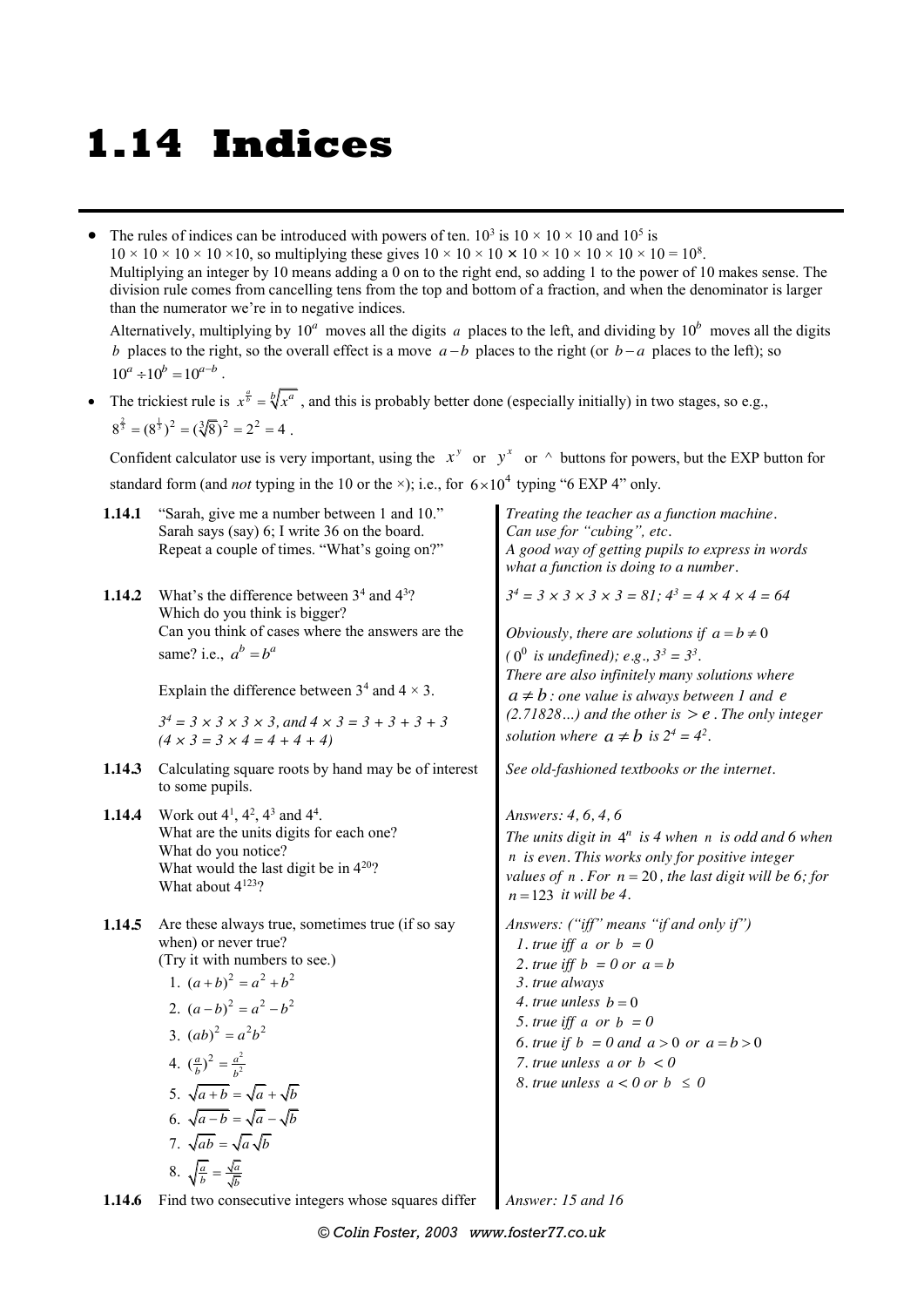by 31.

Find two consecutive odd numbers whose squares differ by 80.

**1.14.7** Sum consecutive square numbers and try to verify

that 
$$
\sum_{r=1}^{n} r^2 = \frac{1}{6} n(n+1)(2n+1).
$$
  
Could also try 
$$
\sum_{r=1}^{n} r^3 = \frac{1}{4} n^2 (n+1) = \left(\sum_{r=1}^{n} r\right)^2.
$$

- **1.14.8** There are 20 integers less than 30 that can be written as the difference of two squares. What are they?
- **1.14.9** Square and square root as inverses. I think of a number and square it. I get 36. The number wasn't six. What was the number? Does this happen with cubes as well?

Could try to find  $\sqrt{-36}$ . Why does the calculator say "ERROR"?

**1.14.10** Happy Numbers

"Take a 2-digit number. Square each digit and add up the numbers you get (you could call it the "square digit sum"). Keep going until you have a good reason to stop." If you hit a 3-digit number, just square each digit

and add the three numbers you get, and carry on.

**1.14.11** Squares on a Chessboard. How many squares are there on a chessboard? There are more than 64. Start small (i.e., a  $1 \times 1$  board has just 1 square). Be systematic.

> Extension: How many rectangles are there? (A square counts as a rectangle.)

**1.14.12** Towers of Hanoi.

Ancient puzzle: You have 3 towers, *n* discs stacked on one of them in order of size (biggest at the bottom). You have to get the whole stack onto another tower in the same order (biggest at the bottom). You can only move one disc at a time, and at no point are you allowed to have a larger disc on top of a smaller disc.

What is the minimum number of moves possible?

 $m_n = 2m_{n-1} + 1$  is an inductive formula.

**1.14.13** Sweets (or grains of rice on a chessboard). "In the old days in maths lessons, pupils used to sit with the person who was the best right at the front, then the next best person next to them, and so on till the person who was the worst right at the back. (I

*Answer: 19 and 21*

*And even the sums of 4th and 5th powers:* 

$$
\sum_{r=1}^{n} r^4 = \frac{1}{30} n(n+1)(2n+1)(3n^2 + 3n - 1)
$$
  

$$
\sum_{r=1}^{n} r^5 = \frac{1}{12} n^2 (n+1)^2 (2n^2 + 2n - 1)
$$

*3, 5, 7, 8, 9, 11, 12, 13, 15 (2 ways), 16, 17, 19, 20, 21 (2 ways), 23, 24 (2 ways), 25, 27 (2 ways), 28, 29 The only ones that won't work are 2 × an odd number.*

*Answer: –6*

*Answer: No, because*  $-6 \times -6 \times -6 = -216$ .

*There's no "real number answer", but there are socalled "imaginary" or "complex" numbers. The answer to this would be 6<i>i*, where  $i = \sqrt{-1}$ .

*It's called a "Happy Number" if you end up at 1 eventually when you do this. You can make a "map" of which numbers lead to* 

*which numbers and look for loops and branches. Happy numbers include 10, 100, 1000 (1 step away from 1); 13, 31, 130, 86, 68 (2 steps away from 1) and 28, 82, 32, 23, 79, 97 (3 steps away from 1).*

*Answer: 204 (fewer than you might have guessed); the sum of the 1st eight square numbers. Count all of size 1*  $\times$  *1* (8  $\times$  8 = 64), size 2  $\times$  2 (7  $\times$  7 = 49), etc., *separately and add them up. Or find the total for different sized boards (1, 5, 14, 30, 55, 91, 140, 204).*

*Answer: 1296 (the sum of the 1st eight cube numbers) (see section 1.17.2).*

*Answer:*  $2^n - 1$ , *a big number if you have more than a few discs.*

*One way to think of it is mentally to split up a stack of n discs into the one on the bottom and the stack of*  $n-1$  *discs above it. If*  $m_{n-1}$  *is the number of*  $moves for n-1 discs, then you just have to move$ *them onto the middle stack and then move the one remaining disc onto the third stack. Then move the*   $n-1$  *discs again onto the third stack (another*  $m_{n-1}$ *) moves) on top of the biggest disc and you're done. Therefore*  $m_n = m_{n-1} + 1 + m_{n-1} = 2m_{n-1} + 1$ . *Since you're doubling (and adding one) each time, the formula is bound to involve*  $2^n$ .

*Careful who's sitting where before you do this!*

*It's surprising how much pupils will enjoy an imaginary and unfair distribution of sweets!*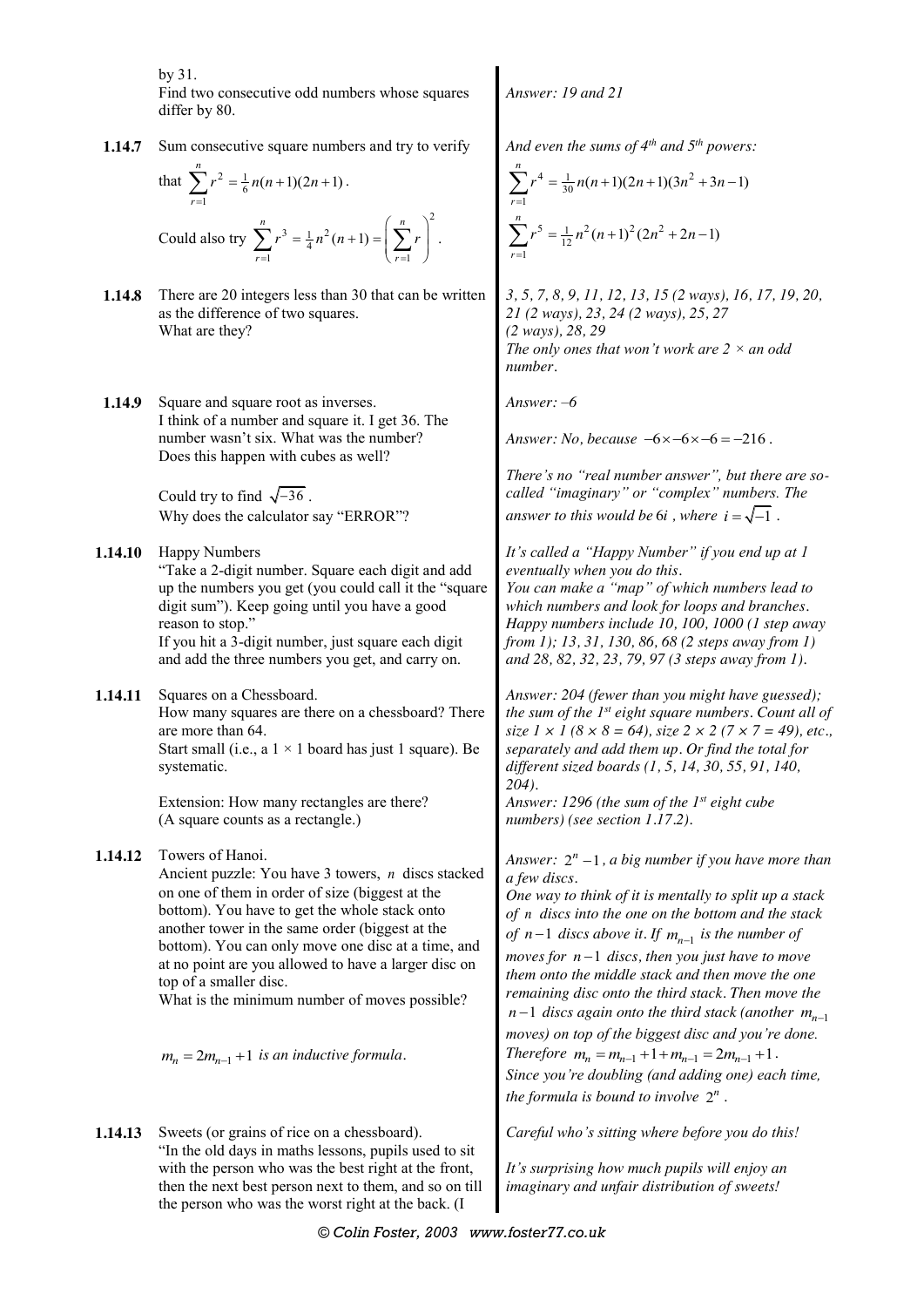|         | don't know how they did it because Katie might be<br>better than David at one bit of maths and David<br>might be better than Katie at another bit of maths, so<br>it can't have been easy.) Imagine we were sat like<br>that today, and I decided to give out sweets. David<br>(at the back) gets 1 sweet (to console him), Jenny<br>gets 2 sweets, Henry gets 4 sweets, and so on,<br>doubling each time.<br>I have two questions.<br>First, how many sweets will Katie (in number 1 | Imagine a class of size 10 and see what happens.<br>Pupils may think "proportionally" (e.g., "work it<br>out for the first 4 pupils and times it by 8 for all 32<br>pupils"), but it doesn't work.<br>"Katie" will get $2^{n-1}$ sweets, where n is the class<br>size today; e.g., for $n = 30$ , $2^{29} = 536,870,912$ .<br>Total number of sweets = $\sum_{i=1}^{n} 2^{i-1} = 2^{n} - 1$ .<br>So each pupil gets 1 more than the total of everyone<br>up to them.<br>So for a class of 30 I'd need 1,073,741,823 sweets<br>(over a billion). If they were penny sweets, it would<br>cost me £10,737,418.23. |  |  |  |
|---------|---------------------------------------------------------------------------------------------------------------------------------------------------------------------------------------------------------------------------------------------------------------------------------------------------------------------------------------------------------------------------------------------------------------------------------------------------------------------------------------|----------------------------------------------------------------------------------------------------------------------------------------------------------------------------------------------------------------------------------------------------------------------------------------------------------------------------------------------------------------------------------------------------------------------------------------------------------------------------------------------------------------------------------------------------------------------------------------------------------------|--|--|--|
|         | position) get, and second, how many sweets would I<br>need to buy to do this."                                                                                                                                                                                                                                                                                                                                                                                                        |                                                                                                                                                                                                                                                                                                                                                                                                                                                                                                                                                                                                                |  |  |  |
|         | How many years of my salary (say £20 000 per<br>annum) would it cost?                                                                                                                                                                                                                                                                                                                                                                                                                 | About 500 years (assuming I spent no money on<br>anything else)!                                                                                                                                                                                                                                                                                                                                                                                                                                                                                                                                               |  |  |  |
| 1.14.14 | Tournaments.<br>Imagine we all want to play in a table tennis<br>tournament. What if there were 32 people here?                                                                                                                                                                                                                                                                                                                                                                       | Answers:<br>Works nicely with a power of 2: 16 matches in $I^{st}$<br>round, 8 in $2^{nd}$ , 4 in $3^{rd}$ , 2 semi-finals and 1 final<br>(draw a tree diagram).                                                                                                                                                                                                                                                                                                                                                                                                                                               |  |  |  |
|         | How many matches would there be?<br>What if Edward didn't want to play and we couldn't<br>find anyone else?<br>Would we have to cancel the whole thing?                                                                                                                                                                                                                                                                                                                               | 31 (= 32 – 1) because $\sum_{i=1}^{n} 2^{i-1} = 2^{n} - 1$ .<br>$No$ – someone could join in at round 2 and then it<br>would be OK.<br>The number of matches is still 1 less than the<br>number of people playing because if n people take<br>part then $n-1$ people must lose once each (the<br>other person wins the tournament). Each match has<br>one winner and one loser, so there must be $n-1$<br>matches.                                                                                                                                                                                             |  |  |  |
|         | 1.14.15 I have 2 parents, 4 grandparents, 8 great-<br>grandparents, and so on. If I count parents as 1<br>generation back, grandparents as 2 generations back,<br>etc., then how many great-great-etc.-grandparents do<br>I have 20 generations back?<br>Estimate how long ago that would have been.<br>What about 30 generations back?                                                                                                                                               | Answer: $2^{20}$ = 1 048 576 people 20 generations<br>back, and taking 25 years as an average<br>"generation gap" this would have been $20 \times 25 =$<br>500 years ago (Elizabethan times).                                                                                                                                                                                                                                                                                                                                                                                                                  |  |  |  |
|         | What about 33 generations back?                                                                                                                                                                                                                                                                                                                                                                                                                                                       | Again, $2^{30}$ = about 1 billion ancestors $30 \times 25$ =<br>750 years ago (medieval times).<br>Now $2^{33}$ = 8.6 billion, more than the total number of<br>people in the world today, and there were far fewer<br>then, and these are just my ancestors! What about<br>everyone else's?                                                                                                                                                                                                                                                                                                                   |  |  |  |
|         | It's estimated that 1000 years ago there were only<br>about 300 million people in the world in total! If<br>everyone is descended from "Adam and Eve", then<br>we must share a lot of distant ancestors.                                                                                                                                                                                                                                                                              | The answer is that we're counting the same people<br>more than once because some of my ancestors will<br>have married people with some of the same<br>ancestors.                                                                                                                                                                                                                                                                                                                                                                                                                                               |  |  |  |
| 1.14.16 | Knights of the Round Table (see sheet; answers<br>below).                                                                                                                                                                                                                                                                                                                                                                                                                             | Interesting problem involving powers of 2.                                                                                                                                                                                                                                                                                                                                                                                                                                                                                                                                                                     |  |  |  |
| 1.14.17 | Why do the square numbers alternate odd, even, odd,<br>even, $\ldots$ ?                                                                                                                                                                                                                                                                                                                                                                                                               | Answer: Odd number $\times$ odd number = odd number,<br>and even $\times$ even $=$ even.<br>So because the positive integers alternate odd, even,<br>odd, even, so do the square numbers.                                                                                                                                                                                                                                                                                                                                                                                                                      |  |  |  |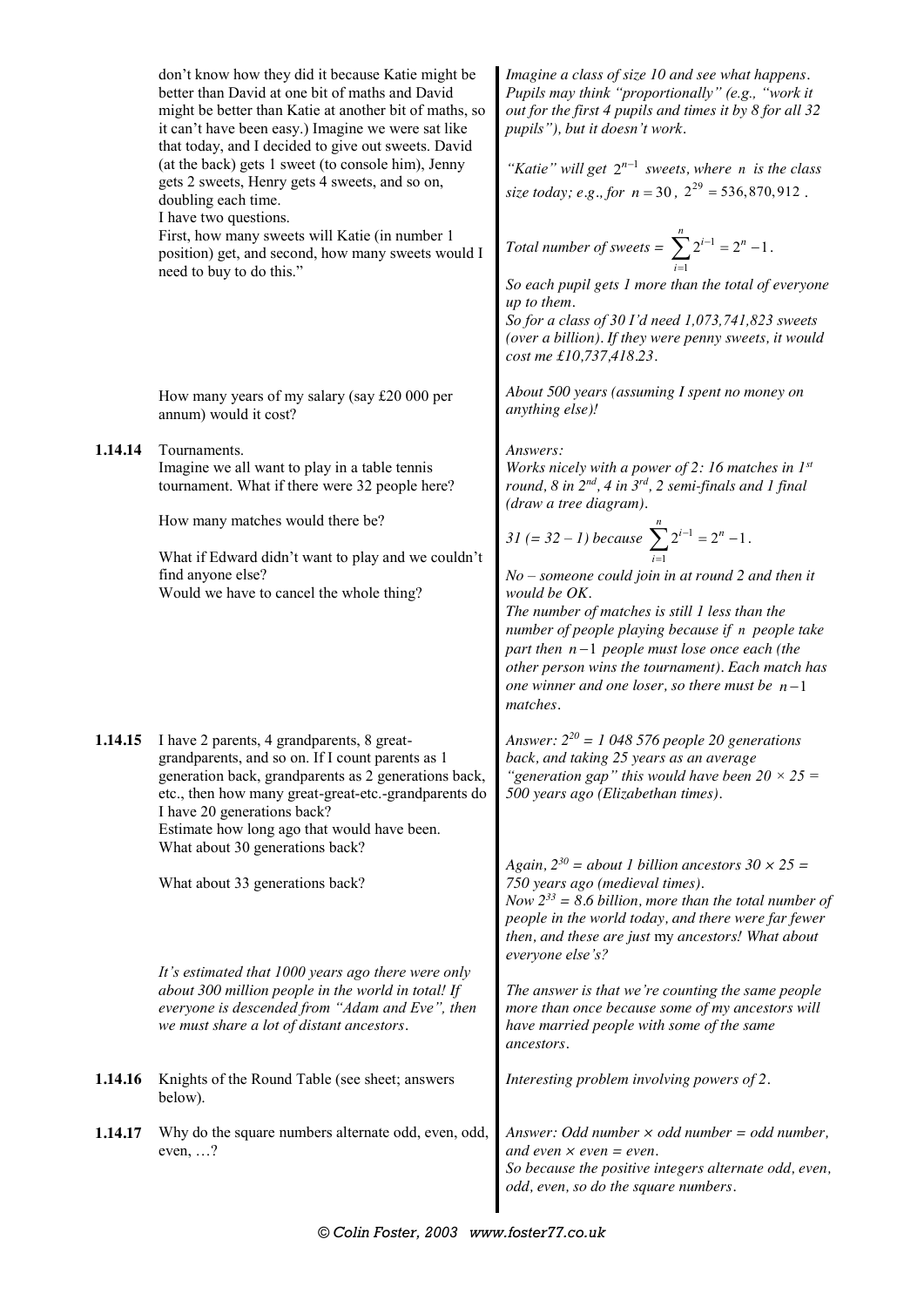- **1.14.18** Exponential Curves (growth or decay). e.g., bacteria growth curves (numbers of bacteria against time); rabbit population in Australia (numbers of rabbits against time); radioactive decay curves (activity against time), cooling curves (temperature against time).
- **1.14.19** The number of bacteria in my fridge doubles every week. If there were 20 000 at the end of the 12<sup>th</sup> week, after how many weeks were there 10 000 bacteria?
- **1.14.20** Which do you think is larger:  $2\sqrt{\frac{2}{3}}$  or  $\sqrt{2\frac{2}{3}}$ ?

Find another instance of this.

**1.14.21** Logarithms.

Pupils could experiment with the mysterious log button on the calculator to try to work out what it does.

Pupils could be asked to work out log1000 ,

log100 , log1, log0.01 and to try to relate the answers to the numbers that were "logged".

Why do  $log 0$  and  $log -10$  give ERROR?

*An opportunity for some mathematical modelling and discussing of assumptions.*

*In each case, the rate of increase or decrease is roughly proportional to the current value.*

*Answer: 11 weeks (obvious when you think about it).*

*Answer: they're equal; easily seen by squaring the left hand side to give*  $4 \times \frac{2}{3} = 2 \frac{2}{3}$ .

*Other examples are*  $3\sqrt{\frac{3}{8}} = \sqrt{3\frac{3}{8}}$ ,  $4\sqrt{\frac{4}{15}} = \sqrt{4\frac{4}{15}}$ ,  $5\sqrt{\frac{5}{24}} = \sqrt{5\frac{5}{24}}$ , etc.

*Answers: 3, 2, 0, –2 Logarithms are just powers; the logarithm of a number is the power that 10 would have to be raised to to get that number, so because*  $10^{-2} = 0.01$  *we can say that*  $-2 = \log 0.01$ .

*(Logarithms can be to* bases *other than 10.)*

*The equations*  $10^x = 0$  *and*  $10^x = -10$  *have no real solutions.*

#### *Knights of the Round Table ANSWERS*

The only safe position is 73 places from the left of the King.

See the table on the sheet for the best position  $p$  for different numbers of knights  $n$ . Positions are counted clockwise around the table, counting as 1 the knight immediately to the King's left. Every time *n* reaches a power of 2 (e.g.,  $16 = 2<sup>4</sup>$ ), the winning position goes back to  $p = 1$ , and from then onwards the presence of every additional knight moves the optimum position two knights further on.

So if  $m =$  the biggest power of 2 that is less than *n*, then  $p = 2(n-m)+1$ . e.g., if  $n = 100$ , then  $m = 2^6 = 64$ , and therefore  $p = 2(100 - 64) + 1 = 73$ . So for 100 knights the 73rd position is the best. And if  $n = 1000$ ,  $m = 2^9 = 512$ , and therefore  $p = 2(1000 - 512) + 1 = 977$ . So for 1000 knights the best position is the 977<sup>th</sup>.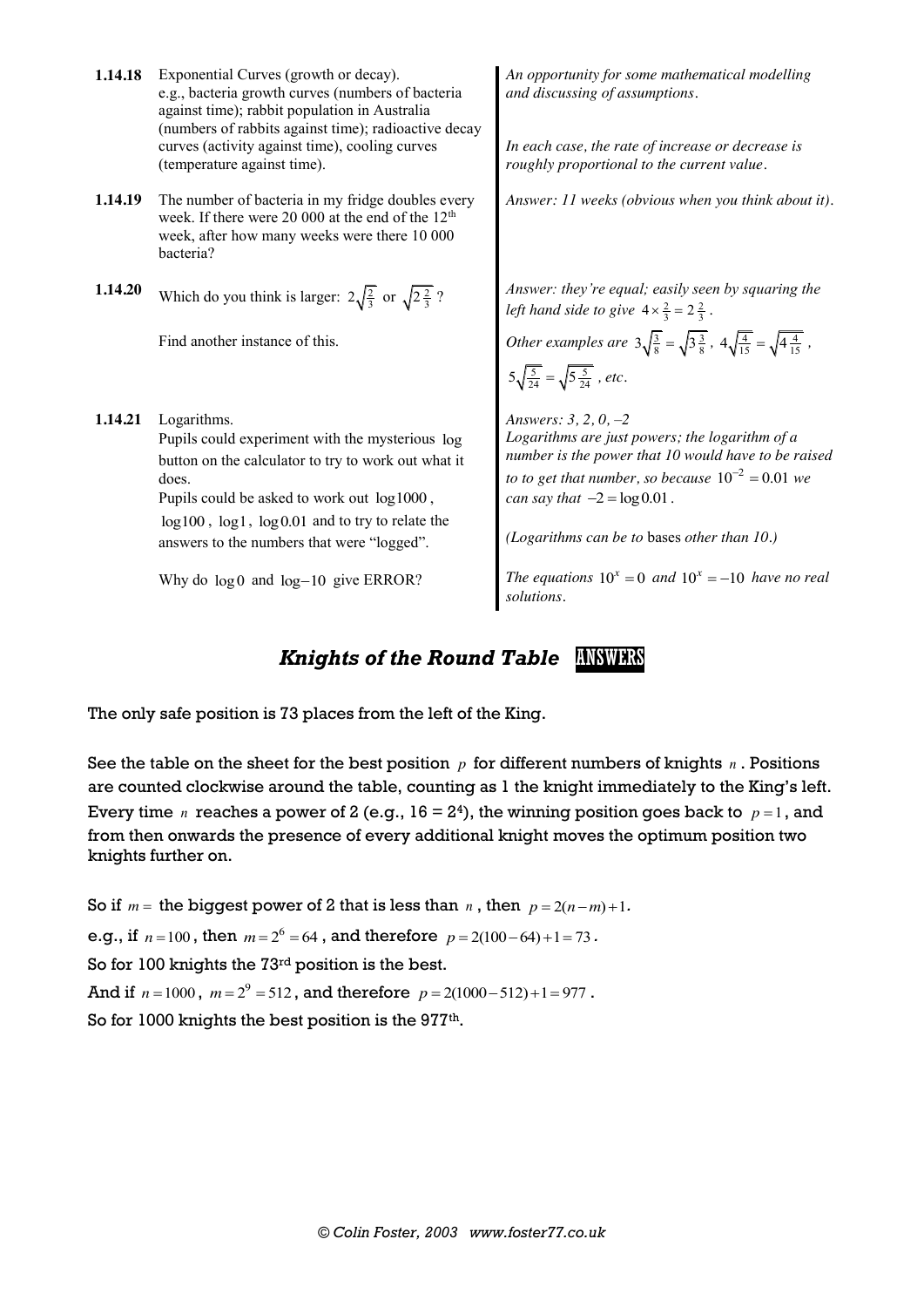### Knights of the Round Table

Once upon a time there was a King who had a round table. He wanted his daughter to get married, and he invented an unusual way of deciding which of his knights she would marry. He invited the knights to dinner and sat them at the round table. After dinner the King took out his sword, and passing by the knight immediately to his left, cut off the head of the knight next to him. He then went on around the table cutting off the head of every other knight. He kept going – missing himself out, of course! – until there was just one knight left. This was the knight who would survive to marry the King's daughter.

So if 100 knights are invited, where is the best place to sit?

## Knights of the Round Table

Once upon a time there was a King who had a round table.

He wanted his daughter to get married, and he invented an unusual way of deciding which of his knights she would marry.

He invited the knights to dinner and sat them at the round table.

After dinner the King took out his sword, and passing by the knight immediately to his left, cut off the head of the knight next to him.

He then went on around the table cutting off the head of every other knight.

He kept going – missing himself out, of course! – until there was just one knight left.

This was the knight who would survive to marry the King's daughter.

So if 100 knights are invited, where is the best place to sit?